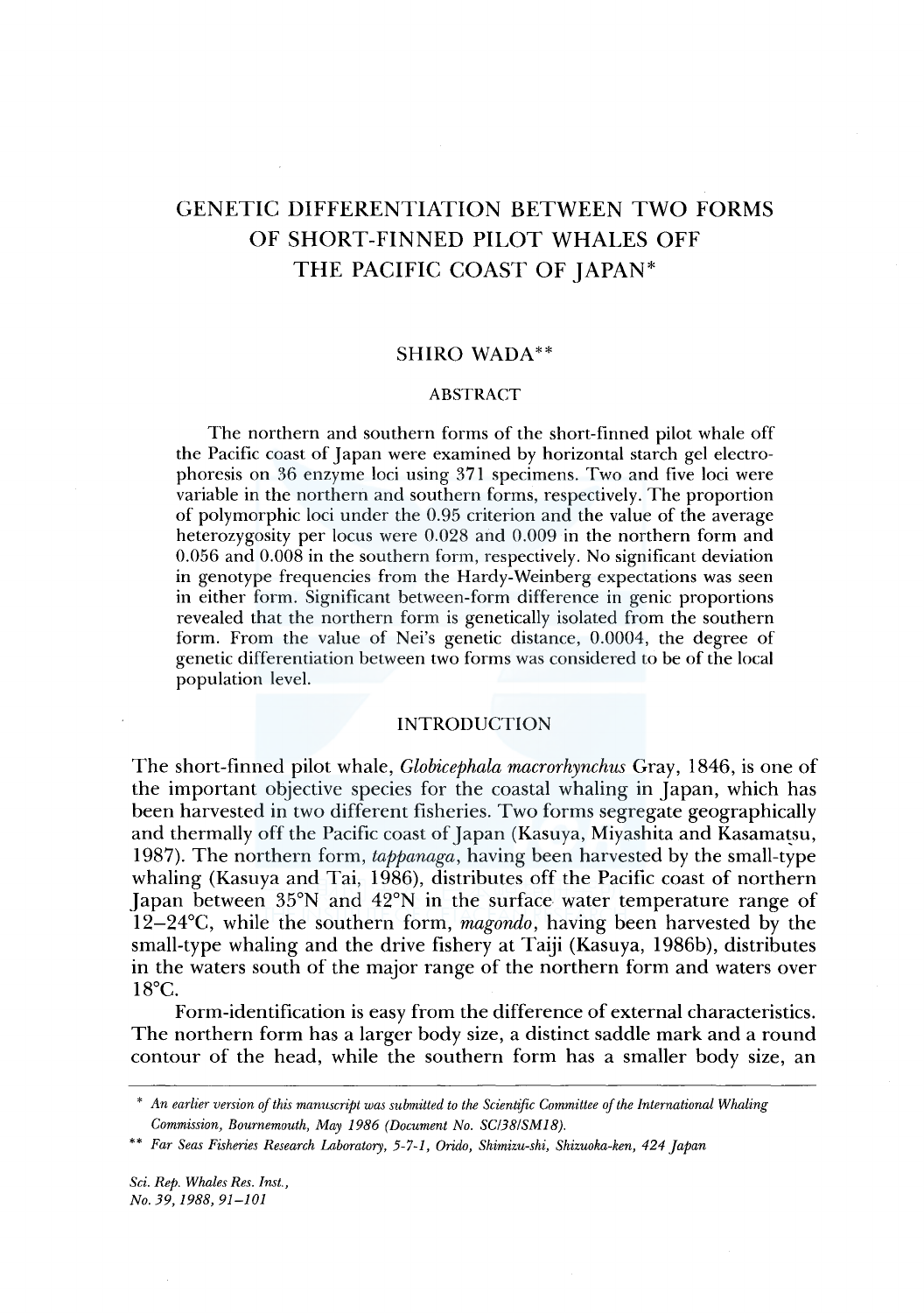## 92 WADA

indistinct saddle mark and a square contour of adult male head (Kasuya *et al.,*  1987). However, the life history parameters of the two forms differ significantly only in those concerning to body size and to breeding season (Kasuya, l 986a). Both forms share the skull characteristics of G. *macrorhynchus* described by Bree (1971). From these, Kasuya (1986a) suggested that they can be dealt with as separate geographical forms or subspecies.

Electrophoretic survey on a large number of loci for genetic variability or genetic differentiation in cetacea have been reported on rather limited number of species; on minke whale by Wada and Numachi (1979), Simonsen, Kapel and Larsen (1982), and Wada (1982; 1983a; 1984); on fin and sei whales by Danielsd6ttir and Amason (1987); on fin, sei, Bryde's and minke whales by Wada (1987); on striped dolphin by Wada (1983b); on Dall's porpoise by Winans and Jones (in press); on long-finned pilot whale by Andersen (1987); on 12 species of toothed. whale by Shimura and Numachi (1987).

The aim of the present study is to evaluate the magnitude of genetic differentiation between two forms of short-finned pilot whales and to consider their taxonomic relationship from the viewpoint of biochemical genetics.

# MATERIALS AND METHODS

Tissue samples, liver and skeletal muscle, of 204 northern forms were collected by Dr T. Kasuya and his co-workers as a part of their biological samplings from the whales caught by the small-type whaling off the Sanriku region and landed at Ayukawa in October and November 1983 ( 105 specimens) and 1984 (99 specimens).

Tissue samples of 167 southern forms were collected by myself from the whales driven at Taiji and flensed on 7-8 October 1984 (68 specimens from four schools in a single drive of 92 whales) and 11-12 November 1985 (99 specimens from a single drive of about 120 whales which might have been mixed with a few members of a previous drive). Form-identification for the specimens in 1984 was done by Dr N. Miyazaki and for those in 1985 by myself. All tissue samples were stored at  $-20^{\circ}$ C until use.

Methods of sample and gel preparations, and electrophoresis followed the procedures described in Numachi (1974), and Shimura and Numachi  $(1987)$ , and that of gel preservation in Numachi  $(1981)$ . Of the 32 enzymes examined, the following three loci and five enzymes showed an indistinct electrophoretic pattern, and therefore I didn't use them in the present study though the last three enzymes were found to be variable; *Adh-2, Ak-1, Pgm-2,* Aconitase, Fumarase, Peptidases B, C and D. Table 1 shows buffers and tissues used for 36 loci on which reliable genotyping was possible. Recipes for the 100 ml reaction mixture for staining enzymes, prepared according to Harris and Hopkinson (1976) in principle are listed in Table 2.

In case of multi-loci enzymes, a most anodally migrating locus was named as 1, lesser anodal locus as 2, and so on. At a variable locus, alleles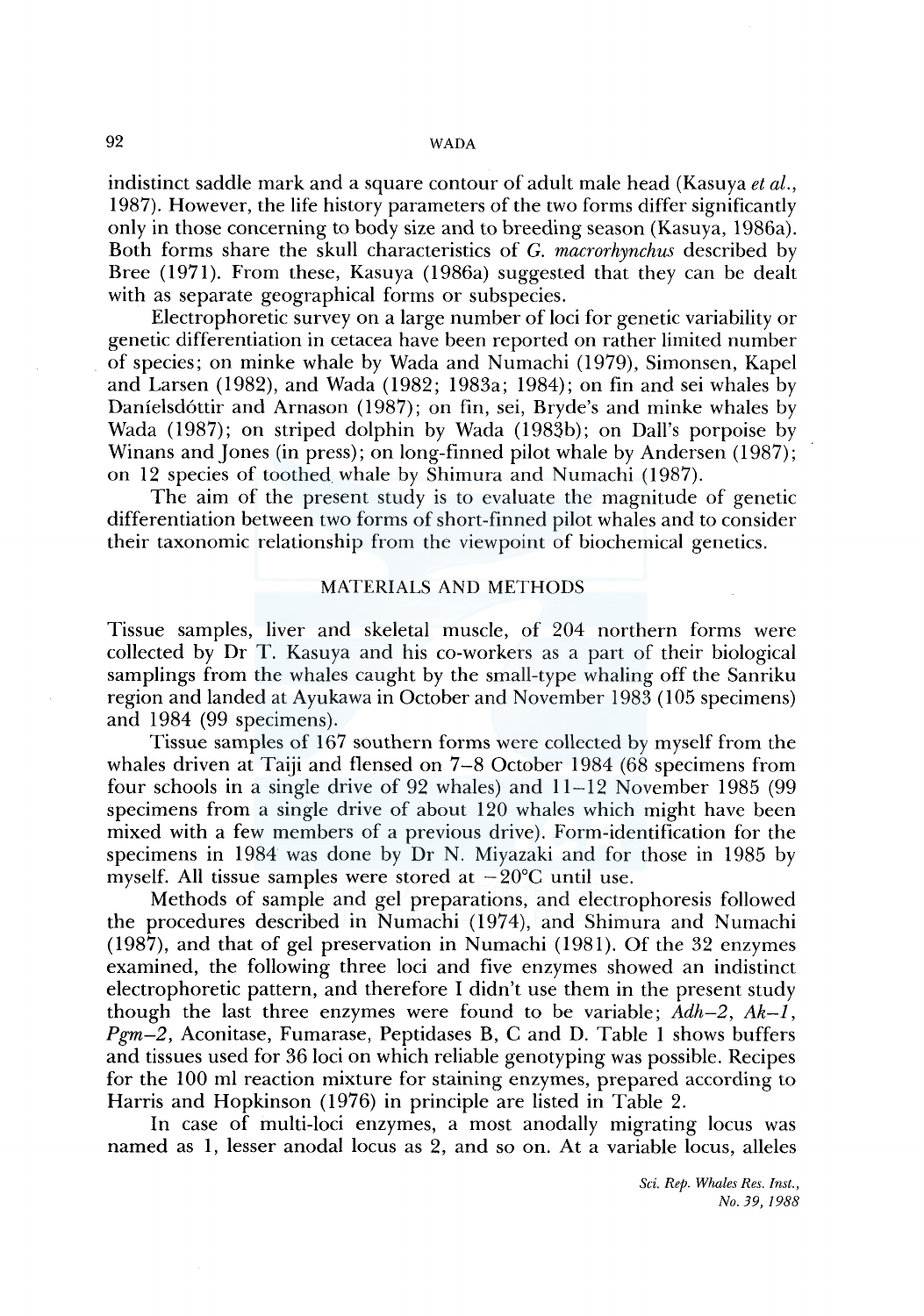were named alphabetically as c, s, n and f from cathode to anode. The *n* allele

denotes the most frequent allele in a variable locus, or denotes the single one in a monomorphic locus.

Genotype and allele frequencies were analysed using the G-test (Sokal and Rohlf, 1969) for a deviation in genotype frequencies from the Hardy-Weinberg expectations within a form  $(G_D)$ , and for between-form heterogeneity in gene frequencies (GH) based on the R (number of alleles)  $\times C$  (number of forms) contingency table format. G-values were compared with the critical values of Chi-square under (number of genotypes)-(number of alleles) degrees of freedom for G<sub>D</sub>, and under  $(R-1) \times (C-1)$  degrees of freedom for GH.

## **RESULTS**

## *Genetic variability*

Genetic variation was found at two loci, *Ada* and *Sod-I,* in the northern form and at five loci, *Ada, Mdh-1, 6Pgd, Pgm-3* and *Sod-I,* in the southern form. These loci were all biallelic. The northern form had the same alleles as the southern form at all loci except *Ada,* where a variant allele in the former *(Adas* gene) was different from that in the latter *(Adac* gene). Heterozygotes at *Ada* and *Pgm-3* showed a two-banded pattern and those at *Mdh-1, 6Pgd* and *Sod-I* showed a three-banded pattern, suggesting that the enzymes controlled by the former two and the latter three loci are monomer and dimer, respectively (Fig. 1). The remaining 31 loci were fixed for a single allele in both forms, so that the subunit structure of enzymes controlled by these loci was unknown. These results on the southern form agreed substantially with those in Shimura and Numachi (1987) except a considerable gene frequency difference at *Ldh-A* (their *Ldh-1)* and *Pgm-2,* probably due to difference of sample size between the two studies.

The observed genotype frequencies at five variable loci agreed well with the Hardy-Weinberg expectations. Although the expectations for rare genotypes were less than five, the Gn values for 7 cases, ranged from 0.01 to 0. 97, were all less than the critical values of Chi-square at the 5% level of significance (Table 3). This suggests that each sample is homogeneous.

Number of polymorphic loci under the 0.95 criterion *(P.95:* loci on which the most frequent allele is less than or equal to 0.95) was very small, only one *(Ada)* in the northern form and two *(Ada* and *Sod-I)* in the southern form, though *Sod-I* of the former was nearly polymorphic. The *P.95* values were therefore 0.028 and 0.056 in the northern and southern forms, respectively. The level of average heterozygosity per locus  $(H)$  was also low due to low frequencies of variant genes. The estimates of  $H$  value calculated in the northern and southern forms were  $0.009 \pm 0.007$  (SE) and  $0.008 \pm 0.005$  $(SE)$ , respectively. Standard error  $(SE)$  of H was calculated using a formula of Nei and Roychoudhury (1974).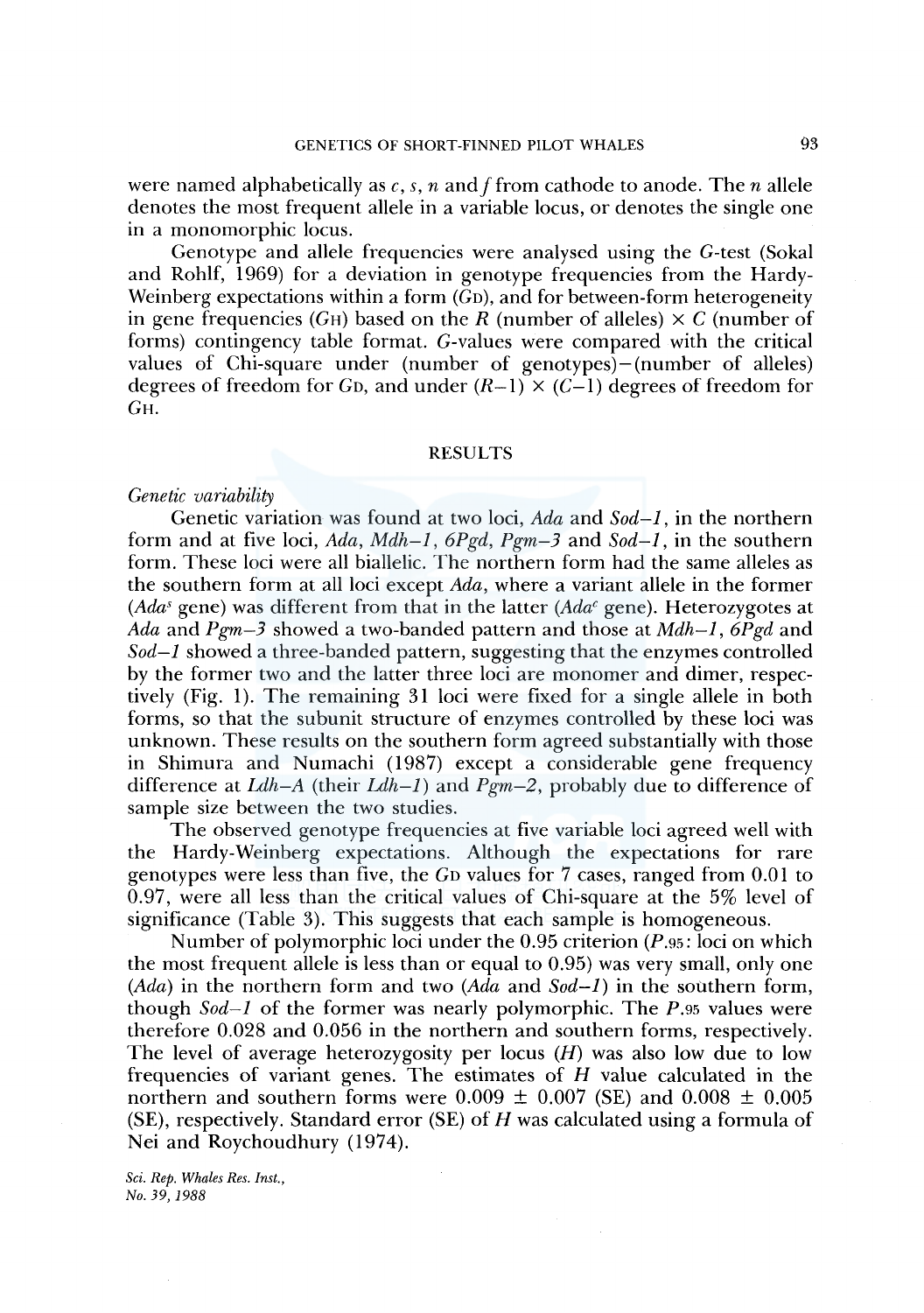## 94 WADA

| Enzyme (abbreviation)                               | Locus   | <b>Tissue</b><br>used | buffer          |
|-----------------------------------------------------|---------|-----------------------|-----------------|
| Adenosine deaminase (ADA)                           | Ada     | Liver                 | <b>AC70</b>     |
| Alcohol dehydrogenase (ADH)                         | $Adh-1$ | Liver                 | AC70, Mg, NAD   |
| Adenylate kinase (AK)                               | $Ak-2$  | Muscle                | AC70            |
| Aldolase (ALD)                                      | Ald     | Muscle                | $AC70$ , Mg     |
| Creatine kinase (CK)                                | $Ck-1$  | Liver                 | TEB87           |
|                                                     | $Ck-2$  | Muscle                | <b>TC86</b>     |
| Glyceraldehyde-3-phosphate<br>dehydrogenase (GAPDH) | Gapdh   | Liver                 | TC86, EDTA, NAD |
| a-Glycerophosphate dehydrogenase (GDH)              | Gdh     | Liver                 | AC70, Mg, NAD   |
| Glutamate dehydrogenase (GLUDH)                     | Gludh   | Liver                 | TEB87           |
| Glutamate oxaloacetate transaminase (GOT)           | Got-1   | Liver                 | <b>TC80</b>     |
|                                                     | $Got-2$ | Liver                 | <b>AC70</b>     |
| Glucosephophate isomerase (GPI)                     | Gpi     | Liver                 | <b>TC80</b>     |
| Hexokinase (HK)                                     | Hk      | Liver                 | <b>TC86</b>     |
| Isocitrate dehydrogenase (IDH)                      | $Idh-1$ | Liver                 | AC70, Mg        |
|                                                     | $Idh-2$ | Liver                 | <b>AC70</b>     |
| Lactate dehydrogenase (LDH)                         | $Ldh-A$ | Liver                 | <b>AC60</b>     |
|                                                     | $Ldh-B$ | Liver                 | <b>AC60</b>     |
| Malate dehydrogenase (MDH)                          | $Mdh-1$ | Liver                 | AC60            |
|                                                     | $Mdh-2$ | Liver                 | <b>AC60</b>     |
| Malic enzyme (ME)                                   | Me      | Liver                 | <b>AC60</b>     |
| Mannosephosphate isomerase (MPI)                    | Mpi     | Liver                 | <b>AC70</b>     |
| NADP-dependent dehydrogenase (NDH)                  | Ndh     | Liver                 | AC70, NADP      |
| Peptidase-A (PEPA)                                  | PepA    | Liver                 | <b>AC60</b>     |
| Peptidase-E (PEPE)                                  | PepE    | Muscle                | <b>AC60</b>     |
| Peptidase-S (PEPS)                                  | PepS    | Liver                 | <b>TC80, Mg</b> |
| 6-Phophogluconate dehydrogenase (6PGD)              | 6Pgd    | Liver                 | AC70, NADP      |
| Phophoglucomutase (PGM)                             | $Pgm-1$ | Liver                 | <b>AC70</b>     |
|                                                     | $Pgm-3$ | Liver                 | <b>TC80</b>     |
| Pyruvate kinase (PK)                                | Pķ      | Muscle                | AC60, Mg        |
| Sorbitol dehydrogenase (SDH)                        | Sdh     | Liver                 | AC70, Mg, NAD   |
| Superoxide dismutase (SOD)                          | $Sod-1$ | Liver                 | <b>AC60</b>     |
|                                                     | $Sod-2$ | Liver                 | <b>AC60</b>     |
|                                                     | $Sod-3$ | Liver                 | <b>AC60</b>     |
|                                                     | $Sod-4$ | Muscle                | AC60            |
| Xantine oxidase (XOD)                               | Xod     | Liver                 | TEB87           |
| Xylulose reductase (XR)                             | Xτ      | Liver                 | AC70, Mg, NADP  |

## TABLE I. LOCI EXAMINED AND ELECTROPHRETIC CONDITIONS FOR THE SHORT-FINNED PILOT WHALES

AC: amine-citrate buffers originally used in Clayton annd Tretiak (1972), slightly modified by Numachi, Nagahora and Iwata (1979).

Gel: 0.002 M citric acid. Electrode: 0.04 M citric acid. AC60: adjusted with N-(3-Aminopropyl)-morpholine to pH 6.0.

AC70: adjusted with N-(3-Aminopropyl)-diethanolamine to pH 7.0.

TC: tris-citrate buffers.

TC80: originally used in Clayton and Tretiak (1972). Gel: 0.002 M citric acid. Electrode: 0.04 M citric acid. Both solutions were adjusted with Tris (hydroxymethyl) aminomethane to pH 8.0.

TC86: described in Harris and Hopkinson (1976). Electrode: 0.083 M citric acid adjusted with 0.661 M Tris (hydroxymethyl) amino-methane to pH 8.6. Gel: 27 .5 times dilution of electrode buffer.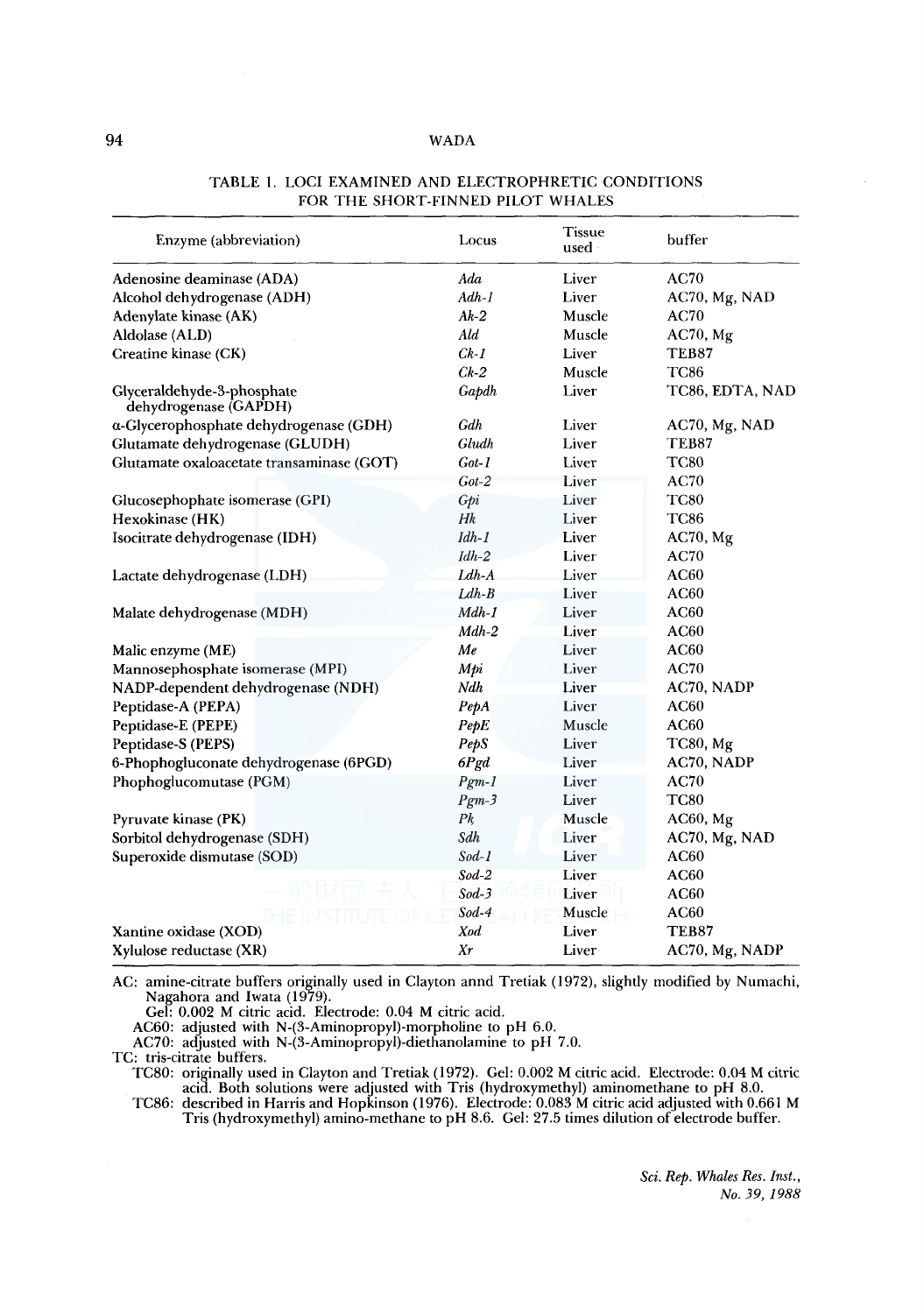#### GENETICS OF SHORT-FINNED PILOT WHALES



Fig. I. Electrophoretic patterns at five variable loci in the short-finned pilot whales off the Pacific coast of Japan. The genotype of each phenotype is shown in italic.  $\blacktriangleright$ : sample origin,  $\varphi$ : anode,  $\varphi$ : cathode

## *Genetic differentiation*

A significant difference in gene frequencies between the two forms was found in the following three loci,  $Ada$ ;  $G<sub>H</sub> = 48.03$ , d.f. = 2, P<0.001, *Mdh* $-1$ ; *G*H = 10.55, d.f. = 1, P<0.01, *6Pgd*; *GH* = 4.80, d.f. = 1, P<0.05, but the differences at  $Pgm-3$  and  $Sod-1$  were not significant. An overall  $GH$ value for the five variable loci was 66.96 (d.f.  $= 6$ , P $\leq$ 0.001), which indicates that the two forms are genetically isolated stocks.

The extent of genetic differntiation between two forms was measured by Nei's  $(1972)$  genetic distance  $(D)$ , which represents the average number of electrophoretically detectable allelic substitutions per locus. It ranges from 0 (all populations share the same alleles in the same frequencies at all loci) to infinite (each population is fixed for an unique allele at all loci). The estimate of D value calculated using 36 loci was 0.0004.

<sup>(</sup>Footnote continued)

TEB: described in Harris and Hopkinson (1976). Stock: 0.9 M Tris (hydroxymethyl) aminomethane-0.02 M ethylenediamine tetraacetic acid disodium salt (EDTA-2Na)-0.5 M boric acid, pH 8.7. Anodal electrode: 7 times dilution of stock; cathodal electrode: 5 times dilution of stock. Gel: 20 times dilution of stock.

EDTA: gel contains 0.242 mM or 9 mg/100 ml EDTA-2Na.

Mg: gel contains 10 mM magnesium chloride.

NAD: gel and electrode buffers contain 4 mg/200 ml nicotinamide adenine dinucleotide. For GAPDH only, 15 mg/200 ml was used.

NADP: gel and electrode buffers contain 4 mg/200 ml nicotinamide adenine dinucleotide phosphate.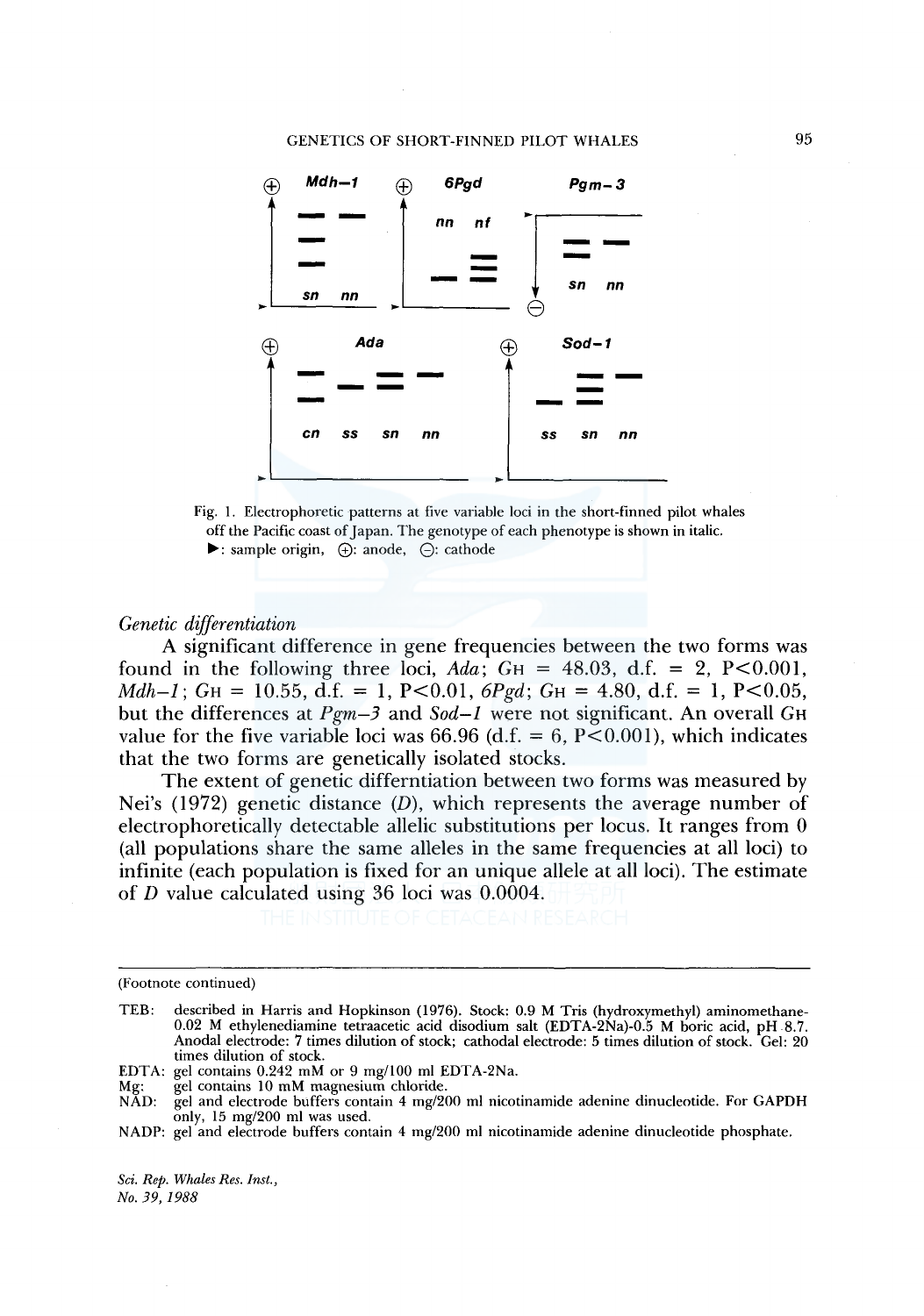| Enzyme <sup>6)</sup> | Substrate(s) 1)                                                         | Buffer                           | Coenzyme and<br>coupling dye 2)                                                            | $Iron 3)$       | Linking<br>enzyme 4)  | Other<br>components 5)                         |
|----------------------|-------------------------------------------------------------------------|----------------------------------|--------------------------------------------------------------------------------------------|-----------------|-----------------------|------------------------------------------------|
| ADA                  | 40 <sub>mg</sub> Adenosine                                              | 0.05M Phosphate,<br>pH7.4        | NBT, PMS                                                                                   | -               | lu XOD<br>lu NP       | 2g Agar                                        |
| <b>ADH</b>           | 1ml l-octanol<br>9ml 95% ethanol                                        | 0.1M Tris-HCl,<br>pH8.7          | NAD*, NBT, PMS                                                                             |                 |                       |                                                |
| AΚ                   | 500mg D-glucose<br>100 <sub>mg</sub> ADP                                | 0.1M Tris-HCl,<br>pH8.0          | NADP, NBT, PMS                                                                             | $\ddag$         | 100u HK<br>60u G6PD   | 2g Agar                                        |
| ALD                  | 200mg Fructose-1,6-<br>diphosphate                                      | 0.1M Tris-HCl,<br>pH8.0          | NAD, NBT, PMS                                                                              | -               | 100u GAPDH            | $500$ mg<br>Na arsenate                        |
| CК                   | 100mg Creatine<br>phosphate<br>500mg D-glucose<br>100 <sub>mg</sub> ADP | 0.1M Tris-HCl,<br>pH8.0          | NADP, NBT, PMS                                                                             | $^{+}$          | 100u HK<br>60u G6PD   | 2g Agar                                        |
| <b>GAPDH</b>         | 400mg Fructose-1,6-<br>diphosphate                                      | $0.1M$ Tris-H $6l$ ,<br>pH8.0    | NAD*, NBT, PMS                                                                             |                 | 25u ALD               | $500$ mg<br>Na arsenate                        |
| <b>GDH</b>           | 2g a-glycerophosphate                                                   | 0.1M Tris-HCl,<br>pH8.7          | NAD, NBT, PMS                                                                              |                 |                       | Ig EDTA-2Na                                    |
| GLUDH                | 2g L-glutamate                                                          | 0.1M Tris-HCl,<br>pH8.0          | NAD, NBT, PMS                                                                              |                 |                       |                                                |
| <b>GOT</b>           | 75mg 2-oxoglutaric acid<br>225mg L-aspartic acid                        | adjusted to pH7.5<br>with 2M KOH | 500mg Fast blue BB                                                                         |                 |                       | 100mg EDTA-2Na<br>3g Na phosphate<br>monobasic |
| GPI                  | 100mg Fructose-6-<br>phosphate                                          | 0.1M Tris-HCl,<br>pH7.4          | NADP, NBT, PMS                                                                             |                 | 60u G6PD              | 2g Agar                                        |
| НK                   | 2g D-glucose<br>200mg ATP                                               | 0.1M Tris-HCl,<br>pH8.0          | NADP, NBT, PMS                                                                             | +               | 60u G6PD              | 2g Agar                                        |
| IDH                  | 200mg DL-isocitrate                                                     | 0.1M Tris-HCl,<br>pH8.0          | NADP, NBT, PMS                                                                             | $\ddot{}$       |                       |                                                |
| LDH                  | 2ml 50% DL-lactate                                                      | 0.1M Tris-HCl,<br>pH8.7          | NAD, NBT, PMS                                                                              |                 |                       |                                                |
| MDH                  | 2g DL-malate                                                            | 0.1M Tris-HCl,<br>pH8.7          | NAD, NBT, PMS                                                                              |                 |                       |                                                |
| MЕ                   | 2g DL-malate                                                            | 0.1M Tris-HCl,<br>pH8.0          | NADP, NBT, PMS                                                                             | $^{+}$          |                       |                                                |
| MPI                  | 100mg D-mannose-6-<br>phosphate                                         | 0.1M Tris-HCl,<br>pH7.4          | NADP, NBT, PMS                                                                             |                 | 60u G6PD<br>50u GPI   |                                                |
| NDH                  |                                                                         | $0.1M$ Tris-HCl,<br>pH8.0        | NADP, NBT, PMS                                                                             | $\, +$          |                       |                                                |
| <b>PEPA</b>          | 100mg Glycyl-DL-<br>glycine                                             | 0.05M Phosphate,<br>pH7.4        | 75mg Dianisidine-HCl                                                                       | $\ddot{}$       | 10u AAO<br>100u POD   | 2g Agar                                        |
| PEPE                 |                                                                         |                                  | 100mg L-leucyl-β-naphtyl-amide as substrate in the same buffer and reagent mixture as PEPA |                 |                       |                                                |
| PEPS                 |                                                                         |                                  | 100mg L-leucyl-l-leucine as substrate in the same buffer and reagent mixture as PEPA       |                 |                       |                                                |
| 6PGD                 | 100mg 6-phospho-<br>gluconate                                           | 0.1M Tris-HCl,<br>pH8.0          | NADP, NBT, PMS                                                                             | $\ddot{}$       |                       |                                                |
| PGM                  | 200mg D-glucose-1-<br>phosphate*                                        | 0.1M Tris-HCl,<br>pH8.0          | NADP, NBT, PMS                                                                             | $^{+}$          | 60u G6PD              |                                                |
| PК                   | 100mg Phosphoenol<br>pyruvate                                           | 0.1M Tris-HCl,<br>pH8.0          | NADP, NBT, PMS                                                                             | $^{\mathrm{+}}$ | $100u$ HK<br>60u G6PD | 2g Agar                                        |
|                      | 500mg D-glucose                                                         |                                  |                                                                                            |                 |                       |                                                |
| <b>SDH</b>           | 100 <sub>mg</sub> ADP<br>3g D-sorbitol                                  | 0.1M Tris-HCl,<br>pH8.0          | NAD, NBT, PMS                                                                              |                 |                       |                                                |
| SOD                  |                                                                         | 0.1M Tris-HCl,                   | NBT, PMS                                                                                   |                 |                       | 500mg EDTA-2Na                                 |
| XOD                  | 250mg Hypoxanthine                                                      | pH8.7<br>0.1M Tris-HCl,<br>pH8.0 | NBT, PMS                                                                                   |                 |                       |                                                |
| XR                   | 3g D-xylitol                                                            | 0.1M Tris-HCl.<br>pH8.0          | NADP, NBT, PMS                                                                             | $\ddot{}$       |                       |                                                |

#### TABLE 2. STAIN RECIPIES FOR THE IOOml REACTION MIXTURE

1) ADP: Adenosine-5'-diphosphate; ATP: Adenosine-5'-triphosphate; \*: containing D-glucose-1,6-diphosphate. Ca. 1%.<br>2) NAD: 30mg Nicotinamide adenine dinucleotide; NAD\*: 90mg; NADP: Nicotinamide adenine dinucleotide phospha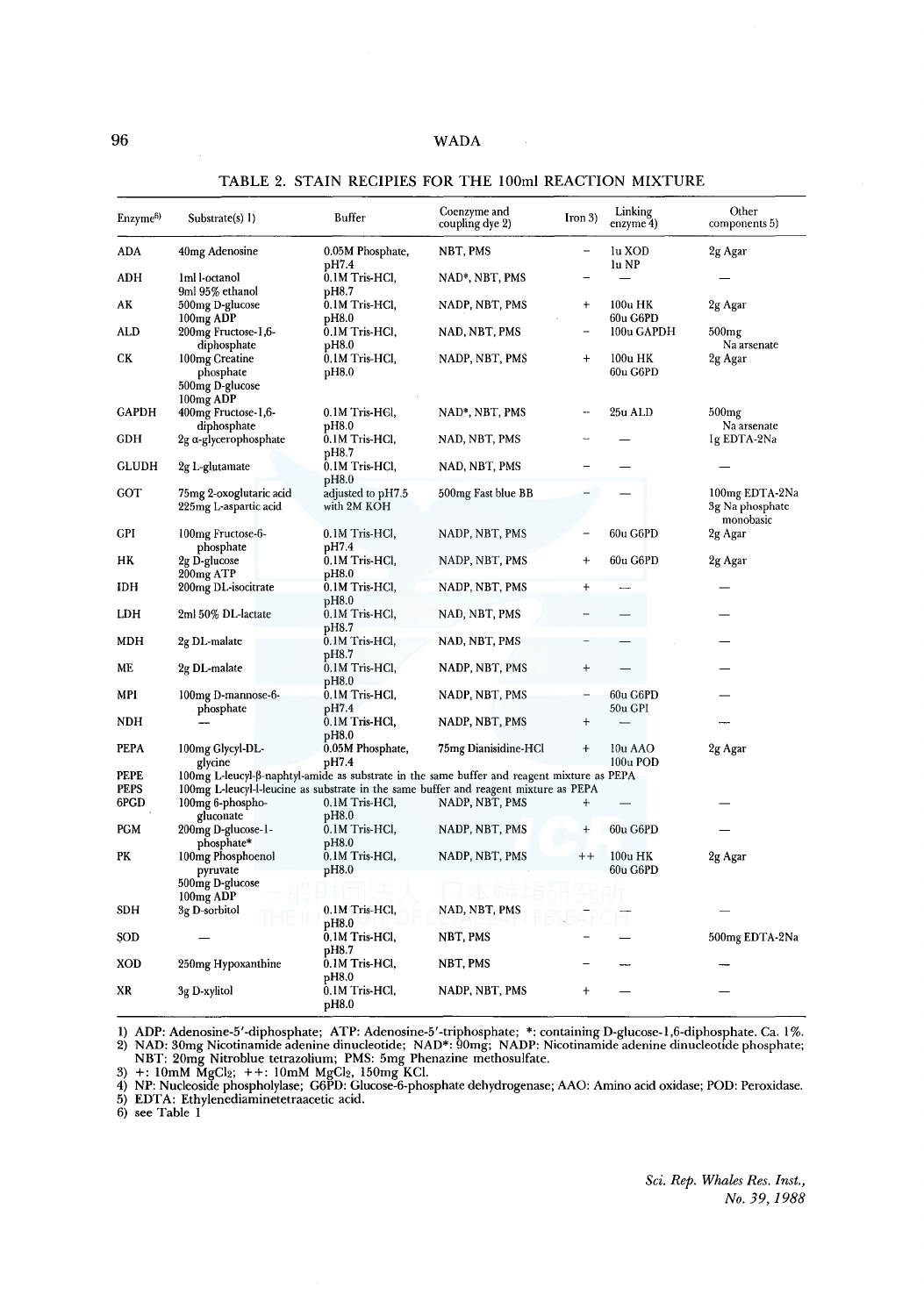| Locus   | Form |                |                  | Genotypes      |                     |       |            | Allele<br>frequencies |                  | <b>GD</b><br>value |
|---------|------|----------------|------------------|----------------|---------------------|-------|------------|-----------------------|------------------|--------------------|
|         |      | cn             | .ss              | sn             | nn                  | Total | $\epsilon$ | s                     | $\boldsymbol{n}$ |                    |
| Ada     | N    | $\overline{0}$ | 1                | 17             | 51                  | 69    | .000       | .138                  | .862             | 0.64               |
|         | S    | 13             | $\boldsymbol{0}$ | $\bf{0}$       | 86                  | 99    | .066       | .000                  | .934             | 0.91               |
|         |      |                | SS               | sn             | $\it nn$            | Total |            | s                     | $\boldsymbol{n}$ |                    |
| $Mdh-1$ | N    |                | $\theta$         | $\bf{0}$       | 154                 | 154   |            | .000                  | 1.000            |                    |
|         | S    |                | $\boldsymbol{0}$ | 8              | 159                 | 167   |            | .024                  | .976             | 0.20               |
|         |      |                | $\it nn$         | nf             | $f\hspace{-0.8mm}f$ | Total |            | $\boldsymbol{n}$      | f                |                    |
| 6Pgd    | N    |                | 204              | $\mathbf{0}$   | $\mathbf{0}$        | 204   |            | 1.000                 | .000             |                    |
|         | S    |                | 164              | 3              | $\mathbf{0}$        | 167   |            | .991                  | .009             | 0.03               |
|         |      |                | S.S              | $\sqrt{s}n$    | nn                  | Total |            | $\mathcal{S}$         | $\it n$          |                    |
| $Pgm-3$ | N    |                | $\theta$         | $\theta$       | 204                 | 204   |            | .000                  | 1.000            |                    |
|         | S    |                | $\mathbf{0}$     | $\overline{2}$ | 165                 | 167   |            | .006                  | .994             | 0.01               |
|         |      |                | $s_{s}$          | $\sqrt{sn}$    | nn                  | Total |            | s                     | $\boldsymbol{n}$ |                    |
| $Sod-1$ | N    |                | 0                | 18             | 186                 | 204   |            | .044                  | .956             | 0.83               |
|         | S    |                | 1                | 16             | 150                 | 167   |            | .054                  | .946             | 0.97               |

#### TABLE 3. GENOTYPE AND ALLELE FREQUENCIES FOR FIVE VARIABLE LOCI IN THE NORTHERN AND SOUTHERN FORMS OF THE SHORT-FINNED PILOT WHALE OFF THE PACIFIC COAST OF JAPAN

S: southern form. N: northern form. Gn: G-value for deviation in genotype frequencies from the Hardy-Weinberg expectations within a form.

## DISCUSSION

Reliable estimates of average heterozygosity for marine mammals have been reported from nine species of pinniped, four species of baleen whale and 12 species of toothed whale. Table  $\overline{4}$  summarises the level of their genetic variabilities. Mean *H* value for pinnipeds is 0.019, ranging from 0 in northern elephant seal, *Mirounga angustirostris* (Bonnell and Selander, 1974) to 0.047 in ribbon seal, *Phoca fasciata* (Fujio and Saito, 1986). Wada (1987) calculated *H*  values for three stocks of fin whale, *Balaenoptera physalus,* two stocks of sei whale, *B. borealis,* five stocks of Bryde's whale, *B. edeni,* and three stocks of minke whale, *B. acutorostrata,* which allowed to calculate the mean values of H for fin, sei, Bryde's and minke whales as 0.017, 0.021, 0.022 and 0.051, respectively. Simonsen *et al.* (1982) reported  $H = 0.046$  for the Atlantic minke whales. Using these values, the mean *H* values for four stocks of minke whales and four baleen whale species have been calculated as 0.050 and 0.028, respectively.

On toothed whales, Wada (1983b) reported the  $H$  value in striped dolphin, *Stenella coeruleoalba,* off the Pacific coast of Japan as 0.021. Shimura and Numachi (1987) calculated *H* values on 12 species in 11 genera from 4 families, which ranged from 0 in finless porpoise, *Neophocaena phocaenoides,* to 0.154 in Dall's porpoise, *Phocoenoides dalli (dalli-type).* Winans and Jones (in press) also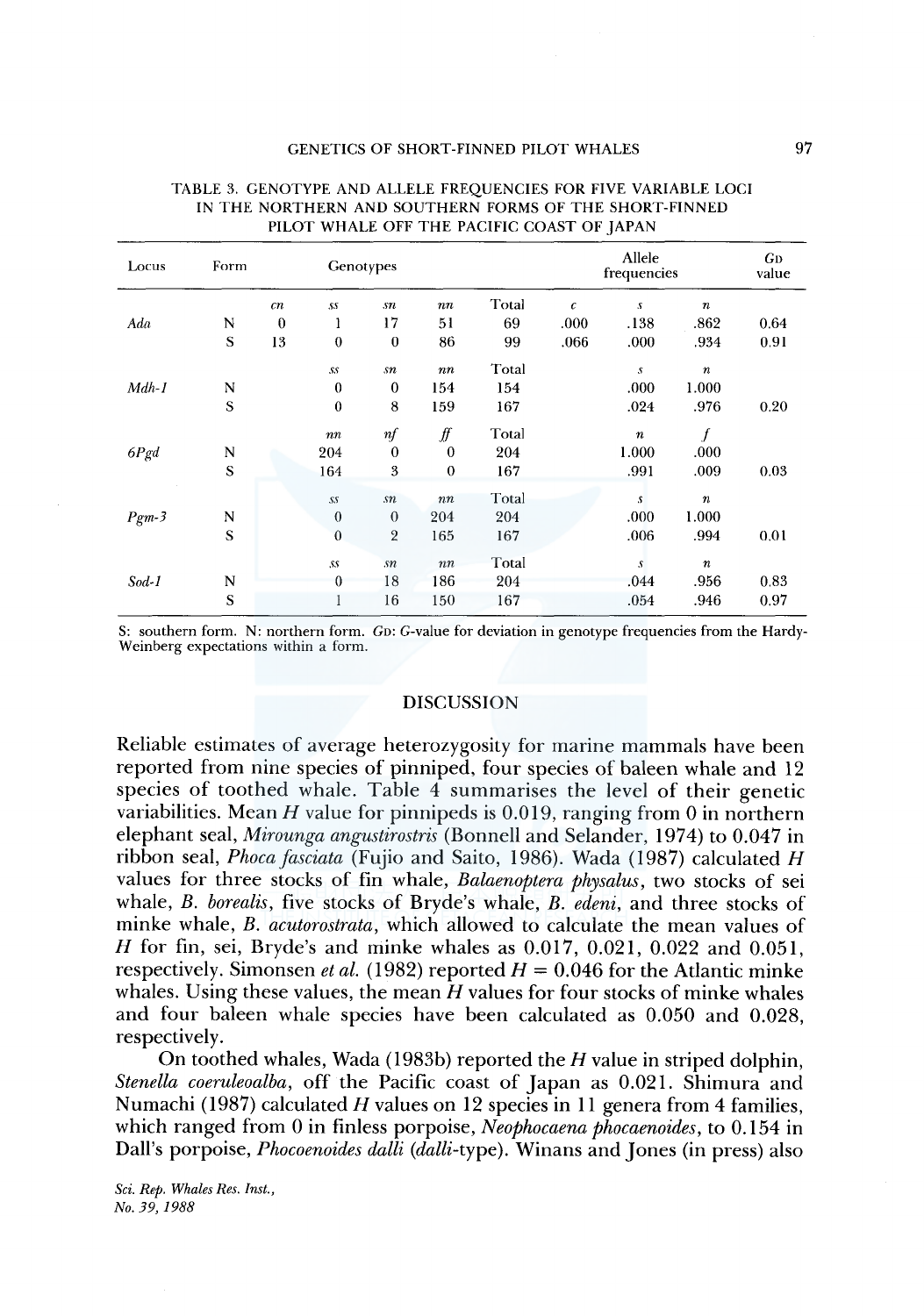| <b>Species</b>                          | No. loci<br>examined | P.95     | H | Reference                                         |
|-----------------------------------------|----------------------|----------|---|---------------------------------------------------|
| Seals                                   |                      |          |   |                                                   |
| Mirounga angustirostris                 | 24                   | 0.000    |   | 0.000 Bonnell and Selander (1974)                 |
| М.<br>leonina                           | 18                   | 0.278    |   | 0.030 McDermid, Ananthakrishnan and Agar (1972)   |
| Odobenus rosmarus rosmarus              | 32                   | $0.094*$ |   | 0.026 Simonsen, Born and Kristensen (1982)        |
| Pagophilus groenlandicus                | 21                   | $0.048*$ |   | 0.007 Simonsen, Allendorf, Eanes and Kapel (1982) |
| Cystophora cristata                     | 21                   | $0.048*$ |   | 0.009 Simonsen, et al. (1982)                     |
| Pusa hispida                            | 21                   | $0.095*$ |   | 0.009 Simonsen, et al. (1982)                     |
| Phoca fasciata                          | 34                   | 0.147    |   | 0.047 Fujio and Saito (1986)                      |
| viturina stejnegeri<br>Р.               | 34                   | 0.059    |   | 0.023 Fujio and Saito (1986)                      |
| P.<br>largha                            | 34                   | 0.059    |   | 0.017 Fujio and Saito (1986)                      |
| <b>Baleen</b> whales                    |                      |          |   |                                                   |
| Balaenoptera physalus <sup>1)</sup>     | 45                   |          |   | $0.138*$ 0.017 Wada (1987)                        |
| borealis <sup>2</sup><br>В.             | 45                   |          |   | $0.158*$ 0.021 Wada (1987)                        |
| edeni <sup>3</sup><br><b>B</b> .        | 45                   |          |   | $0.114*$ 0.022 Wada (1987)                        |
| В.<br><i>acutorostrata</i> <sup>1</sup> | 45                   |          |   | $0.207*$ 0.051 Wada (1987)                        |
| $B$ .<br>acutorostrata                  | 21                   |          |   | 0.095* 0.046 Simonsen, et al. (1982)              |
| Toothed whales                          |                      |          |   |                                                   |
| Berardius bairdii                       | 18                   | 0.056    |   | 0.016 Shimura and Numachi (1987)                  |
| Globicephala macrorhynchus (N.F.)       | 36                   | 0.028    |   | 0.009 Present study                               |
| macrorhynchus (S.F.)<br>G.              | 36                   | 0.056    |   | 0.008 Present study                               |
| G.<br>macrorhynchus (S.F.)              | 19                   | 0.263    |   | 0.054 Shimura and Numachi (1987)                  |
| Peponocephala electra                   | 19                   | 0.105    |   | 0.035 Shimura and Numachi (1987)                  |
| Pseudorca crassidens                    | 19                   | 0.211    |   | 0.051 Shimura and Numachi (1987)                  |
| Stenella coeruleoalba                   | 15                   | 0.130    |   | 0.021 Wada (1983b)                                |
| S.<br>coeruleoalba                      | 19                   | 0.263    |   | 0.089 Shimura and Numachi (1987)                  |
| S.<br>attenuata                         | 19                   | 0.263    |   | 0.089 Shimura and Numachi (1987)                  |
| Tursiops truncatus                      | 19                   | 0.105    |   | 0.039 Shimura and Numachi (1987)                  |
| Lagenorhynchus obliquidens              | 19                   | 0.316    |   | 0.093 Shimura and Numachi (1987)                  |
| Steno bredanensis                       | 19                   | 0.053    |   | 0.007 Shimura and Numachi (1987)                  |
| Phocoena phocoena                       | 18                   | 0.167    |   | 0.047 Shimura and Numachi (1987)                  |
| Phocoenoides dalli (dalli-type)         | 26                   | 0.231    |   | 0.058 Winans and Jones (in press)                 |
| Р.<br>dalli (dalli-type)                | 19                   | 0.421    |   | 0.154 Shimura and Numachi (1987)                  |
| Р.<br>dalli (truei-type)                | 19                   | 0.474    |   | 0.147 Shimura and Numachi (1987)                  |
| Neophocaena phocaenoides                | 18                   | 0.000    |   | 0.000 Shimura and Numachi (1987)                  |

TABLE 4. SUMMARY OF THE GENETIC VARIABILITY IN MARINE MAMMALS

\* under the 0.99 criterion

1) mean value for three stocks. 2) mean value for two stocks. 3) mean value for five stocks.

 $N.F.$  = the northern form. S.F. = the southern form.

examined other specimens of the latter species from three areas in the North Pacific and Bering Sea, and calculated  $H$  value as 0.058. However, there are large differences in the reported values of *P.95* and *H* for *S. coeruleoalba, P. dalli* (dalli-type) and G. *macrorhynchus* between authors (Table 4). However, comparing the common loci only, these studies show very similar results apart from a few loci where sample size is small. The mean of the above 17 H values for 13 toothed whale species (Table 4) is 0.054, which is higher than that for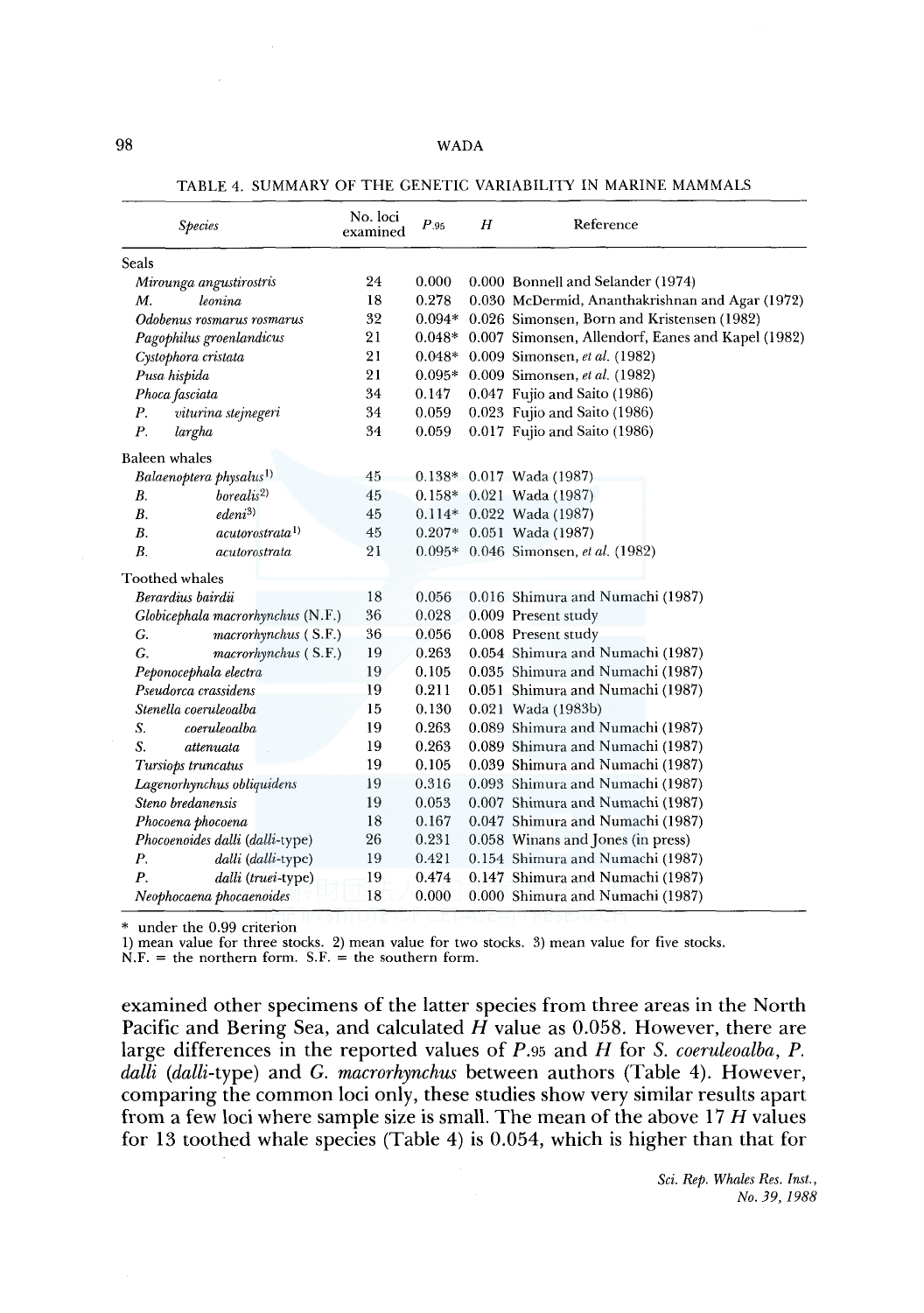pinnipeds ( $\tilde{H} = 0.019$ ), baleen whales ( $\tilde{H} = 0.028$ ) and 184 mammalian species ( $\bar{H} = 0.041$ ; Nevo, Beiles and Ben-Shlomo, 1984).

Selander and Kaufman (1973) suggested that large, mobile animals generally have lower levels of genetic variability than smaller, less mobile ones. However, both forms of the short-finned pilot whale showed almost the lowest levels of genetic variability among cetacean species, which were lower than Baird's beaked *(Berardius bairdii),* Bryde's, sei and fin whales that have a larger body size thereby a lower level of genetic variability than the pilot whales is predicted.

Nei (1975) showed the *D* values to correlate with the systematic distance, i.e.,  $0-0.058$  of interpopulation level,  $0.004-0.351$  (mainly  $0.1-0.2$ ) of intersubspecies level and  $0.05-2.73$  (mainly  $0.5-2.0$ ) of interspecies level. However, Avise and Aquadro ( 1982) showed that the degree of genetic differentiation differ considerably from species to species, and that the mean  $D$  value between species was 1.75 in amphibia, 0.67 in reptilia, 0.41 in mammalia and 0.08 in Aves.

In cetacea, however, much smaller D values have been reported between populations. Among five stocks\_ of Bryde's whale in the Indian and Pacific Oceans, Wada (1987) obtained  $\bar{D} = 0.0029$ , ranging from 0.0003 to 0.0050. The D value between two color types of the Dall's porpoise was 0.004 (Shimura and Numachi, 1987). Andersen (1987) calculated the genetic distance among nine schools of the long-finned pilot whale, *Globicephala melaena,* around the Faroe Islands. The largest D value estimated from her gene frequency data is 0.0032. The D value of 0.0004 calculated in the present study was in the lower range of above values.

Nei and Roychoudhury (1974) and Nei (1978) studied on the sampling variance of  $D$ , and decomposed a total variance into the intralocus and interlocus variances. The former is due to a restricted number of genes sampled for each locus, and is almost negligible when the sample size is more than 50. The latter is due to a restricted number of loci sampled from the genome. Therefore, the reliability of the estimate of D mainly depends on the number of loci or chance of sampling particular loci.

In cetacea examined to date, the most frequent allele at each locus was common in all populations within a species except in minke whales. This yielded a small value of a single-locus distance; the largest ones between populations were 0.0034 at *Me* in fin whale, 0.0150 at *Ada* in short-finned pilot whale, 0.0211 at *Pgm-3* in Dall's porpoise, 0.1164 at *Sdh* in sei whale and 0.1316 at  $Pgm-1$  in Bryde's whale. If a hypothetical  $D$  is calculated between the two forms of the short-finned pilot whales off Japan assuming an additional 37th locus with a single-locus distance value of 0.15, tenfold of the actually observed value, the estimate of D over all loci increases from 0.0004 to 0.0040. Even under this extreme assumption, the *D* value is still smaller than the smallest ones obtained from species comparison;  $D = 0.026$  between striped dolphin, *Stenella coeruleoalba* and spotted dolphin, *S. attenuata,* and *D*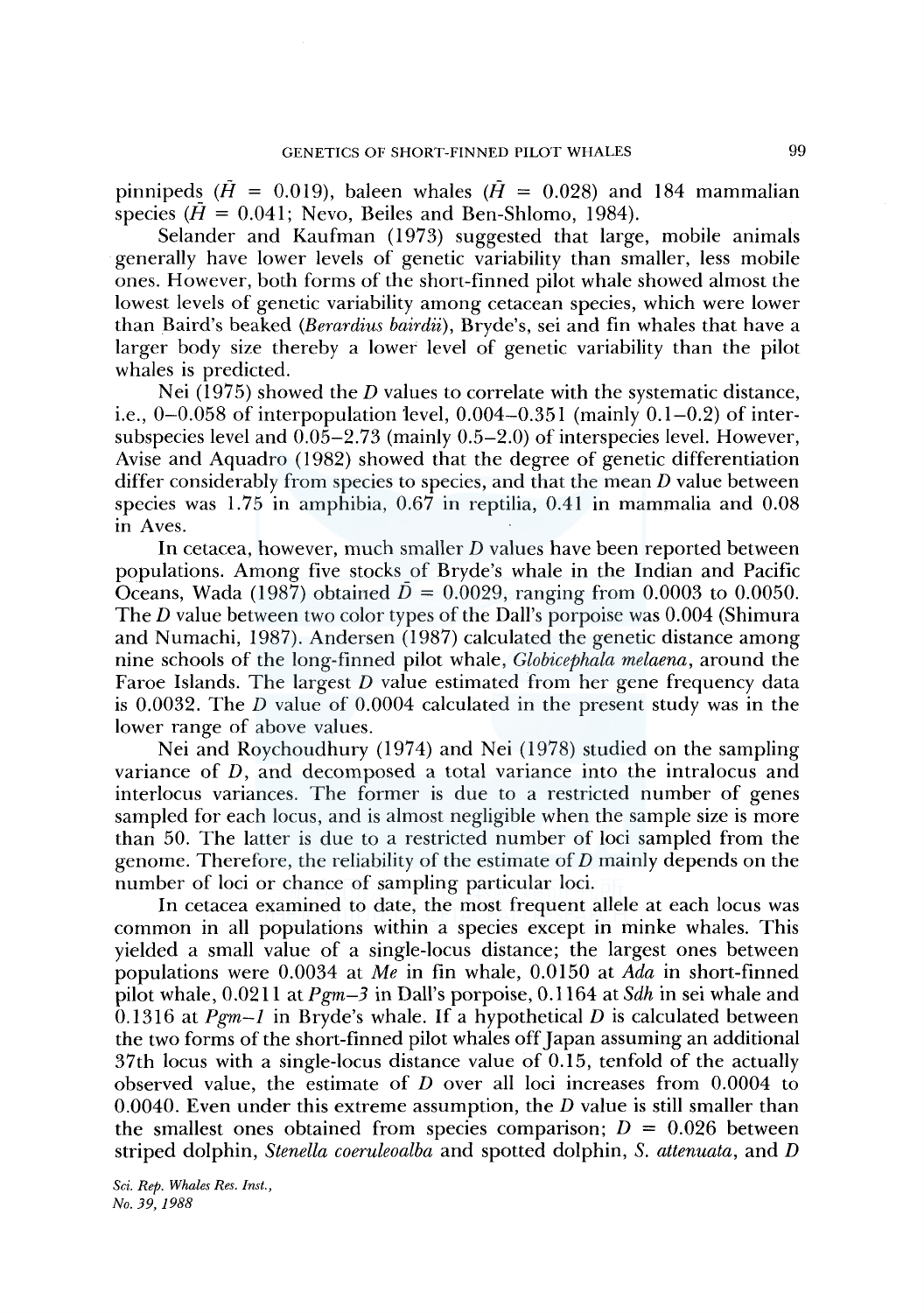#### 100 WADA

 $= 0.047$  between sei and Bryde's whales. From this, I conclude that the extent of genetic differentiation between the two forms of the short-finned pilot whale is nothing more than the level of interpopulation. It is quite reasonable to say that their current taxonomic relationship is the two local forms within a species. This conclusion coincides with the results of the comparative studies on life history parameters (Kasuya, l 986a) and on morphology and segregation (Kasuya *et al.,* 1987) between the two forms.

## ACKNOWLEDGEMENTS

I wish to thank the following three persons: Dr T. Kasuya, who identified the whales at Ayukawa as northern form, collected tissue samples from them, and read the manuscript critically. Dr N. Miyazaki, who identified the whales at Taiji in 1984 as southern form and helped me in collecting tissue samples from them. Miss T. Kohno, who helped me in eletrophoresis.

#### **REFERENCES**

- ANDERSEN, L. W. 1987. An investigation of the population structure of the long-finned pilot whales, *Globicephala melaena,* around the Faroe Islands on basis of isozymes. IWC/SC/39/SM13. 14pp.
- Avise, J.C. and C.F. AQUADRO, 1982. A comparative summary of genetic distances in the vertebrates. *Evol. Biol.,* 15: 151-185.
- BONNELL, M.L. and R.K. SELANDER, 1974. Elephant seals: genetic variation and near extinction. *Science,*  184: 908-909.
- BREE, P.J.H. VAN, 1971. On *Globicephala sieboldii* Gray, 1946, and other species of pilot whales. *Beaufortia,*  19(247): 79-87.
- CLAYTON,]. W. and D. N. TRETIAK, 1972. Amine-citrate buffers for pH controls in starch gel electrophoresis. *]. Fish. Res. Bd. Can.,* 29: 1169-1172.
- DANIELSDOTTIR, A. K. and A. ARNASON, 1987. Progress report on the study of genetic variation at enzyme loci in fin whales *(Balaenoptera physalus)* and sei whales *(Balaenoptera borealis).* IWC/SC/39/Ba8. 15 pp.
- FUJIO, Y. and Y. SAITO, 1986. Population genetics in harbor seal, *Phoca vitulina,* spotted seal, *Phoca largha* and ribbon seal, *Phocafasciata.* pp. 195-213. *Jn:* K. WADA, T. lTo, A. NnzvMA, S. HAYAMA, and M. SUZUKI, (eds.) *Ecology and Conservation for Harbor Seals.* Tokai Univ. Press, Tokyo. 418 pp. (in Japanese)
- HARRIS, H. and D.A. HOPKINSON, 1976. *Handbook of Enzyme Electrophoresis in Human Genetics.* North-Holland, Amsterdam.
- KASUYA, T. 1986a. Comparison of life history parameters between two stock of short-finned pilot whales off the Pacific coast of Japan. IWC/SC/38/SMIO. 32 pp.
- KAsuYA, T. 1986b. Japanese fisheries exploiting southern form short-finned pilot whales. IWC/SC/38/SM19. 12 PP·
- KASUYA, T., T. MIYASHITA and F. KASAMATSU, 1988. Segregation of two forms of short-finned pilot whales off the Pacific coast of Japan. *Sci. Rep. Whales Res. Inst.,* 39: 77-90.
- KASUYA, T. and S. TAI, 1986. Operation of Japanese small-type whaling on the short-finned pilot whale off the northeastern Japan. IWC/SC/38/SM16. 16 pp.
- McDERMID, E.M., R. ANANTHAKRISHNAN and N.S. AGAR, 1972. Electrophoretic investigation of plasma and red cell proteins and enzymes of Macquarie Island elephant seals. *Anim. Blood Grps. Biochem. Genet.,*  3: 85-94.
- NEI, M. 1972. Genetic distance between populations. *Amer. Natur.,* 106: 282-292.
- NEI, M. 1975. *Molecular Population Genetics and Evolution.* North-Holland, Amsterdam, 288 pp.